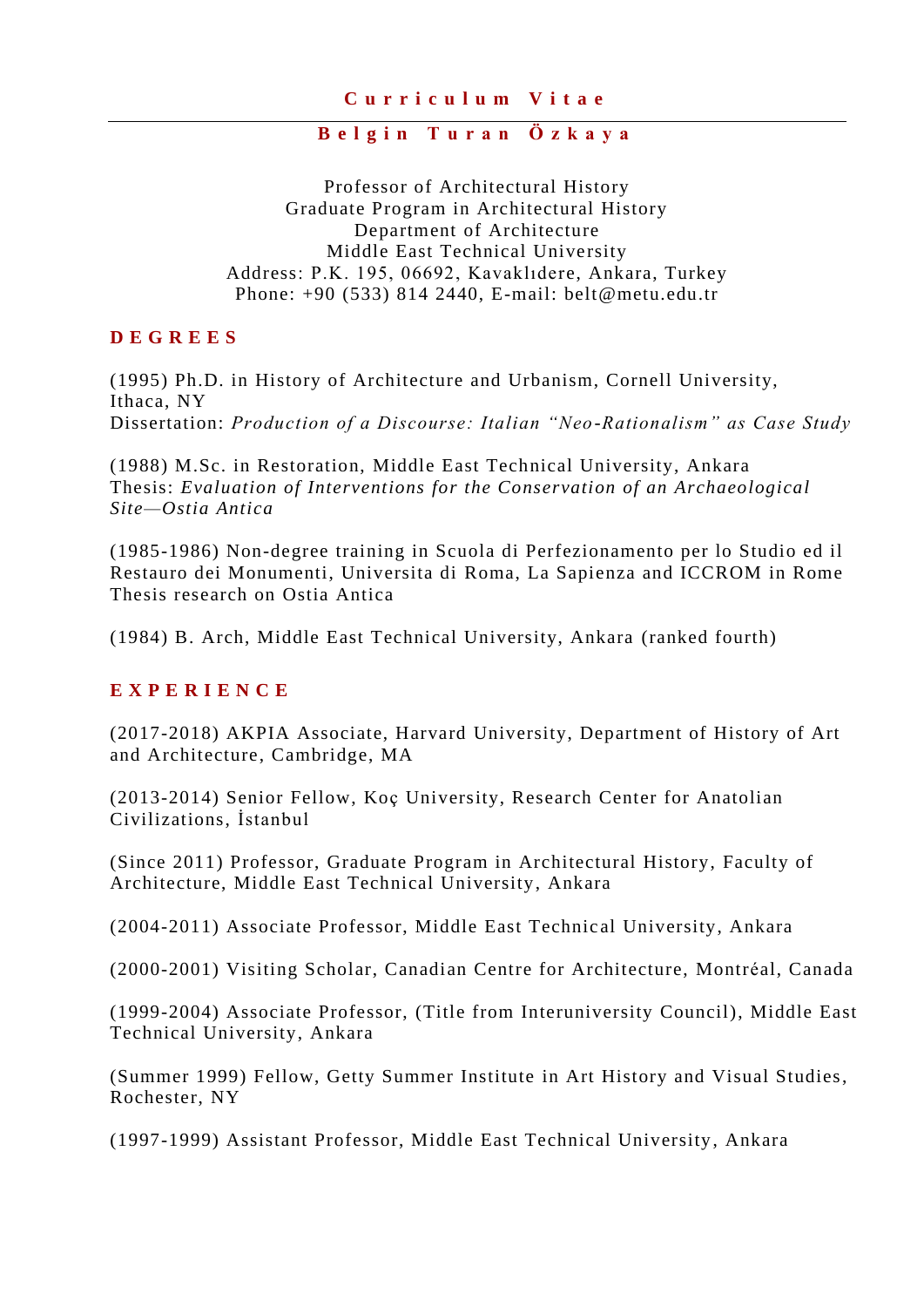#### **Courses taught in English**

*Issues and Problems in "Modernism"* (undergraduate course) *Architecture and Politics in Twentieth Century Italy* (undergraduate course) *Research Methods* (M.A. methodology seminar)

*Theories of History I: Althusser, Jameson, and the Annales School* (graduate seminar)

*Theories of History II: Visuality, Spatiality and Materiality* (graduate seminar)

*Theories of History III: Orientalism and Gender* (graduate seminar) *Architect's Journey* (graduate seminar) *Aesthetics and the Psyche* (graduate seminar) *Critical Review in Architectural Histor y* (Ph.D. historiography seminar)

*Spaces and Practices of Displaying the Past* (Ph.D. seminar)

*Gender, Sexuality and Architectural History* (Ph.D. seminar)

## **Courses proposed for the Ph.D. Program in Architectural History**

*Special Topics in Twentieth-Century Architecture Critical Perspectives and Architectural History Writing*

Contributed to architectural history survey courses in sessions on the Renaissance, Baroque, and the Twentieth Century

(Winter 2001) Guest critic, second year architectural review, School of Architecture, McGill University, Montréal. Project: "Reading apparatus for a Nordic City"

(Fall 1999) Studio critic, senior architectural design studio, Middle East Technical University. Project: "Natural History Museum in Ankara "

(Fall 1992) Teaching assistant, History of Architecture and Urbanism Program, Cornell University

(Spring 1991) Design of a summer house on the Aegean coast (with Y. Özkaya)

(1987-1989) Research assistant, Architectural History and Theory Program, Middle East Technical University

(1986-1987) Architect-restorer, General Directorate of Pious Foundations, Ankara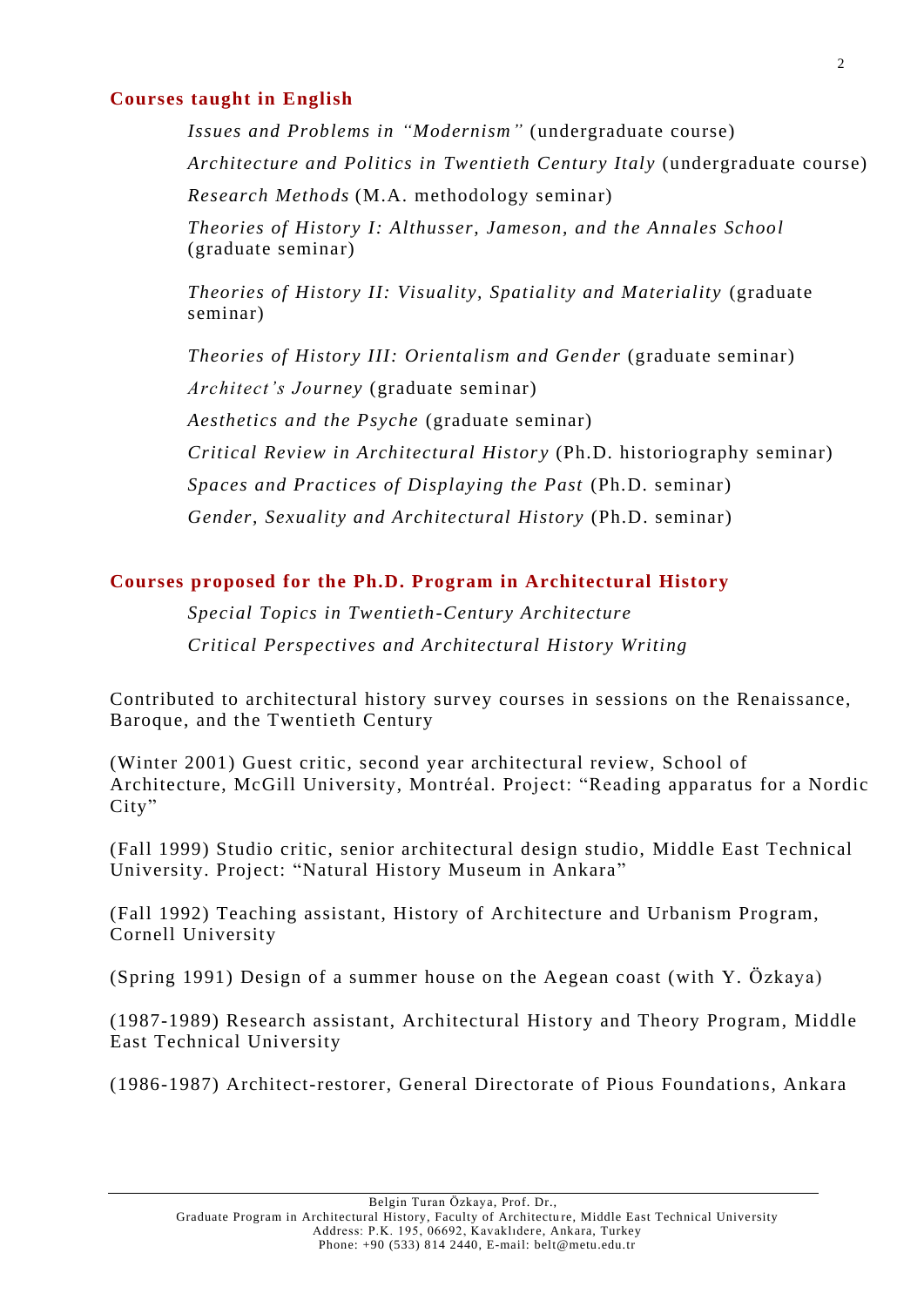### **G R A N T S A N D A W A R D S**

(2017-2018) AKPIA Associate, Harvard University, Department of History of Art, and Architecture

(Project: Itinerant Objects: British Museum and the Ottoman Response to Antiquity)

(2016) High Academic Performance Award, Middle East Technical University

(2013-2014) Senior Fellow, Koç University, Research Center for Anatolian Civilizations (Project: Travelling, Collecting and Displaying in the nineteenth century: A Material History of the 'Xanthian Marbles')

(2009-2011) The British Academy, UK-Middle East Capacity Sharing Partnership grant (Project: Ambivalent Geographies)

(2008) High Academic Performance Award, Middle East Technical University

(June 2007) Publication award, Turkish Academy of Sciences (TÜBA)

(Spring 2007) Visiting scholar grant to invite a foreign scholar for a series of seminars and lectures at METU, Turkish Scientific and Technological Research Council (TÜBİTAK)

(27-28 April 2006) British Institute at Ankara grant for the colloquium "Ambivalent Geographies: Architecture and urban planning in the Ottoman Empire and the Turkish Republic in a global context"

(2006) *Rethinking Architectural Historiography* (co-edited with Dana Arnold and Elvan Altan Ergut) long listed for the RIBA Sir Nikolaus Pevsner International Book Award

(March 2004) Conference grants from the Turkish Academy of Sciences (TÜBA) and Turkish Scientific and Technological Research Council (TÜBİTAK)

(January 2001) Library Research Grant, Getty Research Institute

(2000-2001) Visiting Scholar, Canadian Centre for Architecture

(1999) High Academic Performance Award, Middle East Technical University

(Fall 1999) Eidlitz Fellowship, Cornell University

(Fall 1999) Italian Government research grant

(Summer 1999) Fellow, Getty Summer Institute in Art History and Visual Studies, University of Rochester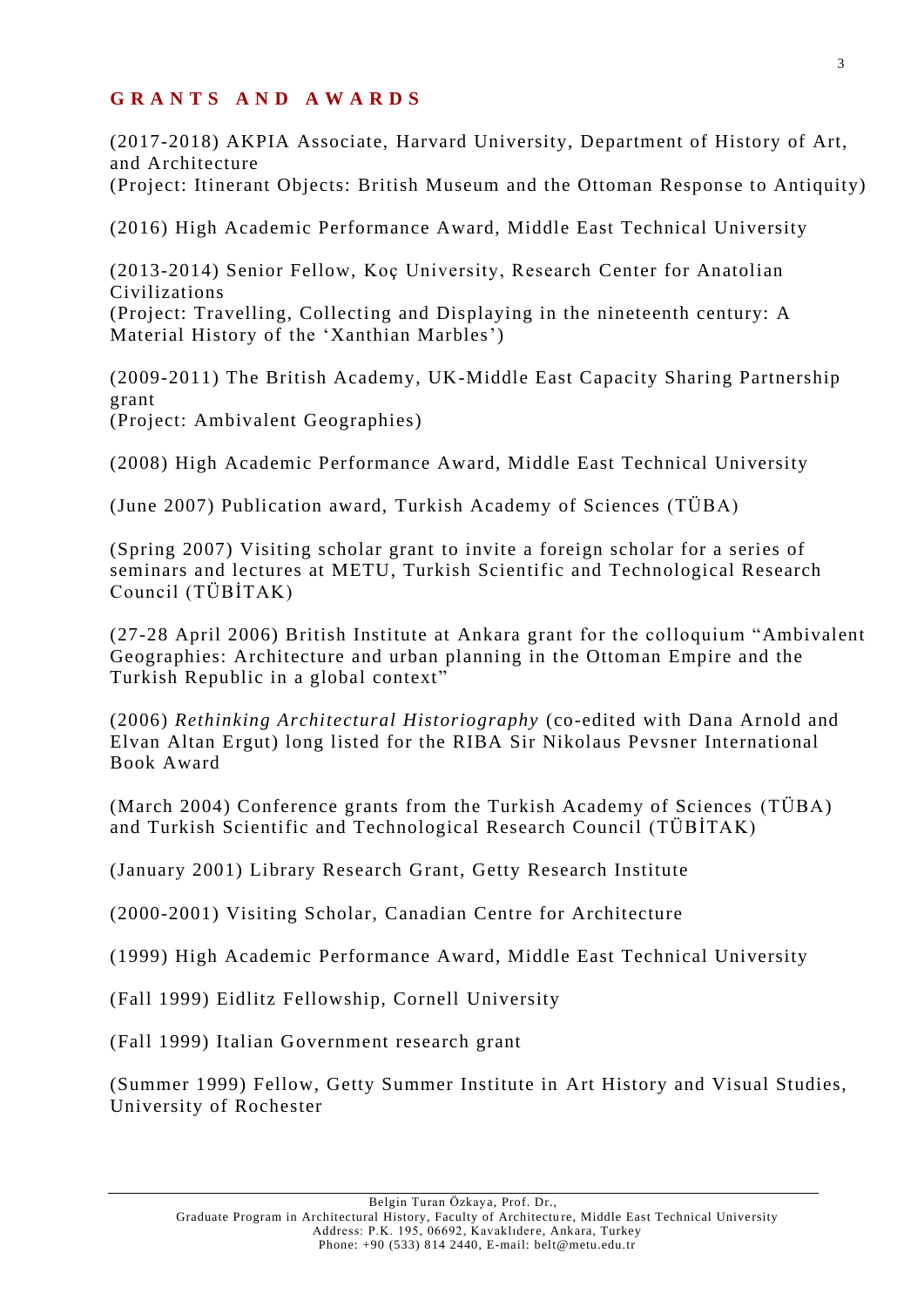(1999) George R. Collins Award, Society of Architectural Historians for the paper "Re-aestheticizing the Discipline: Aldo Rossi and the Triumph of Autonomous Architecture"

(Fall 1997) Research at the Archivio di Stato and Correr Library, Venice

(1993-1995) History of Architecture and Urbanism Program Fellowship, Cornell University

(Summer 1991) Research grant, Mario Einaudi Center for International Studies, Cornell University

(Summer 1991) Sicca research grant, Western Societies Program, Cornell University

(1989) Turkish Government grant, for graduate study in USA

(1986) ICCROM research grant, to study historic preservation in Italy

(1985-1986) Italian Government research grant, to study historic preservation in Italy

# **P U B L I C A T I O N S**

## **B o o k s , e d i t e d v o l u m e s , s p e c i a l i s s u e s**

*Itinerant Objects: British Museum and the Ottoman Response to Antiquity* (work-in-progress)

*Aldo Rossi and the Art of Connecting*, solicited by In*folio*

*Gender, Sexuality and Architectural History, Proceedings, Spaces/Times/Peoples: International Ph.D. Research Symposium* (1-2 December 2005), co-edited with Gizem Güner (Ankara: METU Faculty of Architecture, 2020)

"Travel," special issue*, Architectural Histories: The Open Access Journal of the* EAHN, co-edited with Davide Deriu and Edoardo Piccoli (June 2016)

"Ambivalent Architectures from the Ottoman Empire to the Turkish Republic," special issue, *New Perspectives on Turkey*, No.50, co-edited with Elvan Altan Ergut (Spring 2014)

"Transpositions on the Edge of Europe: Ambivalence and Difference in Architecture," special issue, *Journal of Architecture* 16/6, co-edited with Elvan Altan Ergut (December 2011)

*Dosya 19: Cinsiyet ve Mimarlık,* TMMOB Mimarlar Odası Ankara Şubesi, ed. Belgin Turan Özkaya (April 2010)

"Spaces of vision: architecture and visuality in the modern era," special issue, *Architectural Theory Review* 12/1, ed. Belgin Turan Özkaya (August 2007)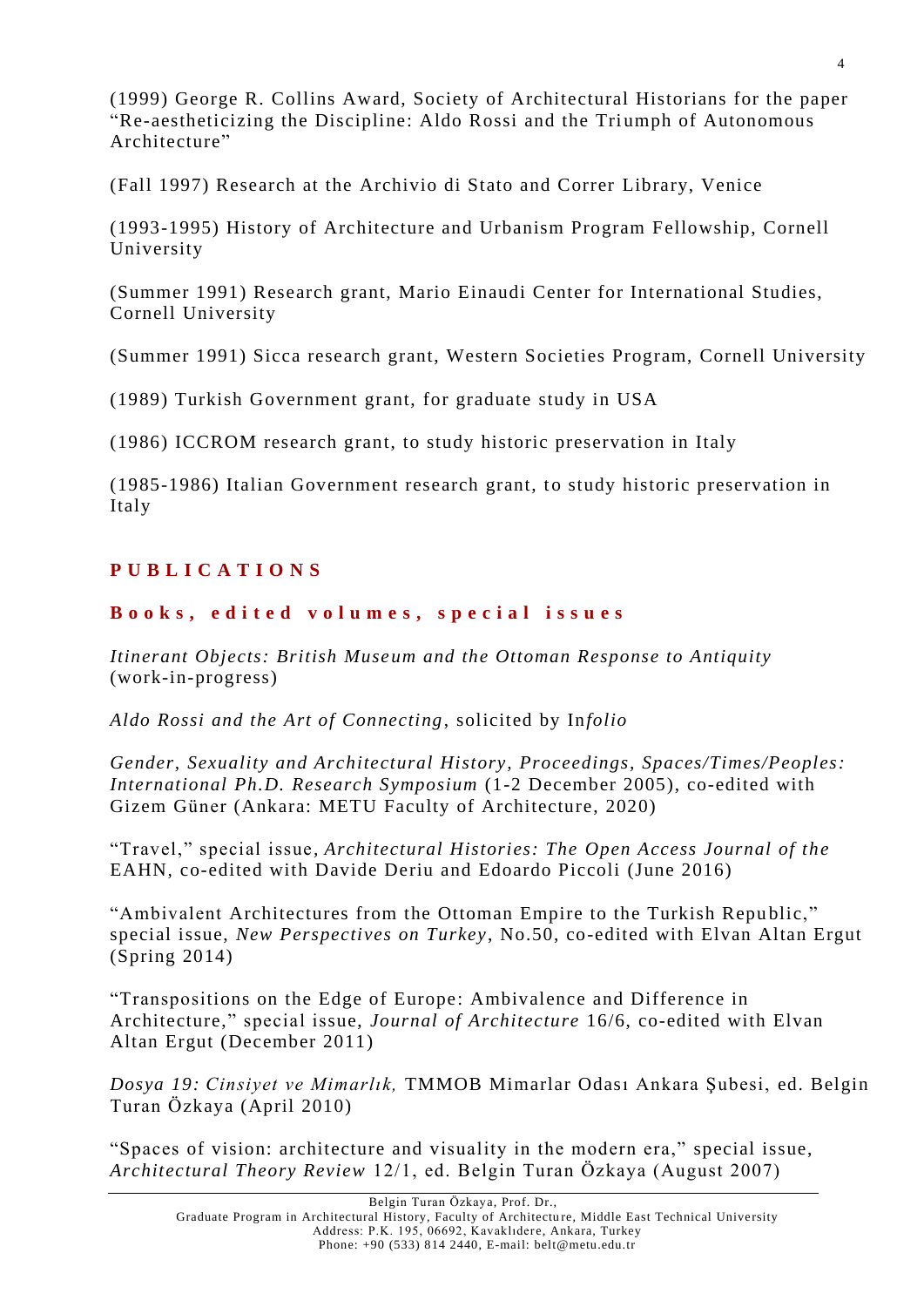"Modern Architecture in the Middle East: Beyond Tradition and Development," special issue, *DOCOMOMO Journal* 35, co-edited with Elvan Altan Ergut (September 2006)

*Rethinking Architectural Historiography* , co-edited with Dana Arnold and Elvan Altan Ergut (London: Routledge, 2006)

# Articles, book chapters, introductions

**"** Entangled Geographies, Contested Narratives: Canning Marbles and the Ottoman Response to Antiquity," forthcoming in *Muqarnas* 39

"Travels in Architectural History," special issue, *Architectural Histories*: *The Open Access Journal of the EAHN* 4 (1), (23 November 2016): 19. DOI: http://doi.org/10.5334/ah.234 (with Davide Deriu and Edoardo Piccoli)

"Editors' Introduction: Culture, diplomacy, representation: 'Ambival ent architectures' from the Ottoman Empire to the Turkish Republic," special issue, *New Perspectives on Turkey*, No.50 (Spring 2014): 5-8 (with Elvan Altan Ergut)

"The British Museum, *Müze-i Hümâyûn* and the travelling 'Greek ideal' in the nineteenth century," special issue, *New Perspectives on Turkey*, No.50 (Spring 2014): 9-28

*"*Culture of Crisis*"* in *Architectural Histories: The Open Access Journal of the EAHN* 1/1, Art.17 DOI: http://doi.org/10.5334/ah.ay (29 October 2013) (with Panayiota Pyla)

"First Generations of Women Architects in Turkey," in *Le Dictionnaire Universel des Créatrices,* eds. Béatrice Didier, Antoinette Fouque and Mireille Calle -Gruber (Paris: Editions des femmes, 2013) (with Elvan Altan Ergut)

"Transpositions on the Edge of Europe: Ambivalence and Difference in Architecture Introduction," *Journal of Architecture* 16/6 (December 2011): 799-803

"Cinsiyet ve Mimarlık: Önsöz Yerine," *Dosya 19: Cinsiyet ve Mimarlık* (April 2010): 1-4

"Türkiye'nin İlk Kadın Mimarları," *Dosya 19: Cinsiyet ve Mimarlık* (April 2010): 17-21 (with Elvan Altan Ergut)

"The Art of Reconciliation: Autobiography and Objectiv ity in the Work of Aldo Rossi," in *Biographies and Space: Placing the Subject in Art and Architecture* , eds. Dana Arnold and Joanna Sofaer Derev enski (London: Routledge, 2008), 156-167

"Spaces of Vision: Architecture and visuality in the modern era," *Architectural Theory Review* 12/1 (August 2007): 2-7

"Mapping Architectural Historiography," in *Rethinking Architectural Historiography* (London: Routledge, 2006), 1-14 (with Elvan Altan Ergut)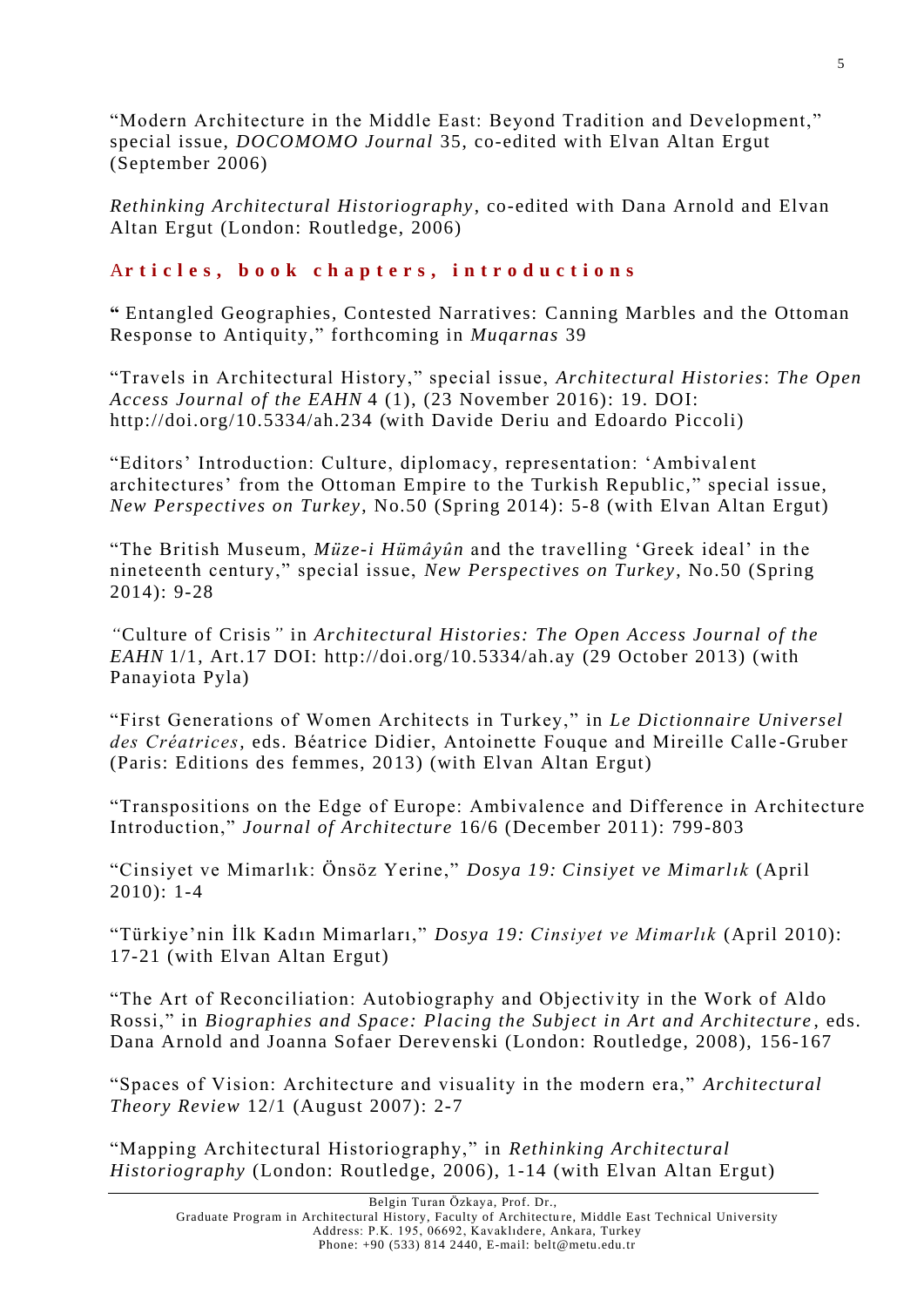"Visuality and architectural history" in *Rethinking Architectural Historiography* (London: Routledge, 2006), 183-199

"Introduction: Modern Architecture in the Middle East: Beyond Tradition and Development," *DOCOMOMO Journal* 35 (September 2006): 24-29 (with Elvan Altan Ergut)

"The Chamber of Architects Presents/Evaluates Architecture in Turkey: The National Architecture Exhibition and Awards," in *Architecture in Turkey around 2000: Issues in Discourse and Practice* (for the 2005 UIA Congress in İstanbul), ed. Tansel Korkmaz (İstanbul: Turkish Chamber of Architects, 2005): 151-163 (with Elvan Altan Ergut)

"Theaters of Fear and Delight: Ottomans in the Serenissima," in *After Orientalism: Critical Entanglements, Productive Looks,* ed. Inge E. Boer (Amsterdam, New York, NY: Rodopi, 2003), 45-63

"Reaestheticizing the Discipline: Aldo Rossi and the Triumph of Autonomous Architecture," *Harvard Design Magazine* 17 (Fall 2002/Winter 2003): 72-78

"Is 'Rational' Knowledge of Architecture Possible? Science and 'Poiêsis' *L'Architettura della Città*," *Journal of Architectural Education* 51/3 (1998): 158- 165

"Architecture and Technê: The Impossible Project of *La Tendenza*," *Architronic the Electronic Journal of Architecture* 7/1 (August 1998)

"The Crisis in the Humanities and the Writing of History: A Tentative Inquiry via Althusser," *METU Journal of the Faculty of Architecture* 17/1-2 (Ankara: METU Press, 1997): 5-14

### **O t h e r p u b l i c a t i o n s**

*(Im-)mobile Travels* forthcoming in *Platform*, *A digital forum for conversations about buildings, spaces, and landscapes* 

*Architecture and Endurance, European Architectural History Network Thematic Conference, Book of Abstracts*, METU Department of Architecture, METU, August 2021 (co-edited with Cânâ Bilsel and Elif Gökçen Tepekaya)

"Hagia Sophia and the Crisis of Cultural Heritage ," *Aesthetics for Birds*, (https://aestheticsforbirds.com/2022/01/13/hagia-sophia-and-cultural-heritage/

"Compression of History and Boundary-Building in the Hagia Sophia Controversy ," *Berkley Forum* (29 July 2020),

(https://berkleycenter.georgetown.edu/responses/compression -of-history-andboundary-building-in-the-hagia-sophia-controversy)

*"*Akışkan Coğrafyalar,*"* in *İnci Aslanoğlu için Bir Mimarlık Tarihi Dizimi,* eds. T. Elvan Altan and Sevil Enginsoy Ekinci (Ankara: Kalkan/METU, 2019), 1-6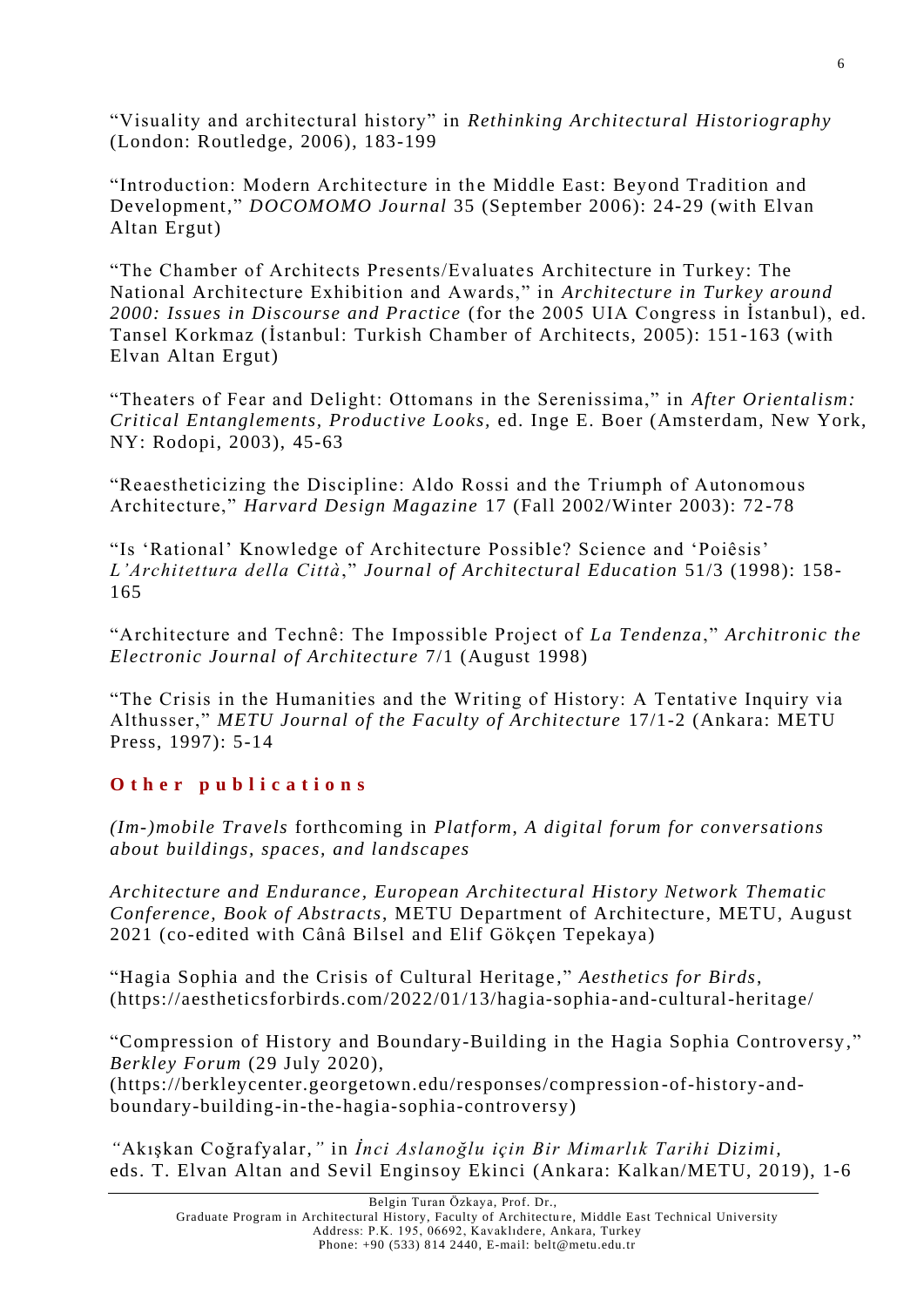"The object of archaeology: from 'marbles' to the archaeological landscape" in *Proceedings, International Conference, Actual Problems of Theory and History of Art VII*, 11-15 October 2016, Saint Petersburg (with Yavuz Özkaya)

*"*Osman Hamdi Bey and the Americans: Archaeology, Diplomacy, Art; Scramble for the Past: A Story of Archaeology in the Ottoman Empire, 1753-1914; Artamonoff: Picturing Byzantine İstanbul, 1930 -1947," Exhibition Review in *Journal of the Society of Architectural Historians,* Vol. 73, No. 3 (September 2014): 439- 442 (with Elvan Altan Ergut)

"Narratives of Travel Writing and Architectural History, Third Nomad Seminar in Historiography, Middle East Technical University, Ankara, Turkey November 8 -9, 2012," Conference review in *International Journal of Islamic Architecture* , 3/1 (March 2014): 227-230 (with Elvan Altan Ergut)

Neslihan Türkün Dostoğlu, Özlem Erdoğdu Erkarslan, *Leman Cevat Tomsu Türk Mimarlığında Bir Öncü-1913-1988*, Book Review in *Mimarlık* 373 (September-October 2013) (with Elvan Altan Ergut)

"ODTÜ Mimarlık Tarihi Lisansüstü Programı," *Türkiye Araştırmaları Literatür Dergisi* 7/13 (2009): 685-690 (with Elvan Altan Ergut)

"Architectural History in Turkey," *European Architectural History Network Newsletter* 2/09 (June 2009): 26-35 (with Elvan Altan Ergut)

"Preface: Aldo Rossi and the Architecture of the City," *The Architecture of the City (Şehrin Mimarisi),* translated by Nurdan Gürbilek (Istanbul: Kanat, 2006), vii-xi

"An International Conference on Architectural Historiography in Turkey," *DOCOMOMO Journal* 31 (September 2004): 7 (with Elvan Altan Ergut)

Essay on "İstanbul," in the *Encyclopedia of 20th-Century Architecture*, vol.2, ed. R. Stephen Sennott (New York, London: Fitzroy Dearborn [Taylor &Francis Books], 2004): 697-699

Essay on "Social Security Complex" by Sedad Hakk ı Eldem, in the *Encyclopedia of 20th-Century Architecture*, vol.3, ed. R. Stephen Sennott (New York, London: Fitzroy Dearborn [Taylor&Francis Books], 2004): 1222 -1223

"Aby Warburg: The Renewal of Pagan Antiquity: Contributions to the Cultural History of the European Renaissance," ed. Kurt W. Forster (Los Angeles: Getty Research Institute for the History of Art and the Humanities, 1999), Book Review in "*College Art Association (CAA) Reviews*," (1999) (with Michael Ann Holly and 1999 Getty Summer Institute Participants)

"Turgut Cansever'in (Kişisel) Ütopyası ve (Cennet) Mimarisi," *Arredamento Mimarlık* 100+6 (September 1998/09): 96-97

"Gizil mimariden mimari objeye," *Arredamento Mimarlık* 100+2 (April 1998/04): 41-47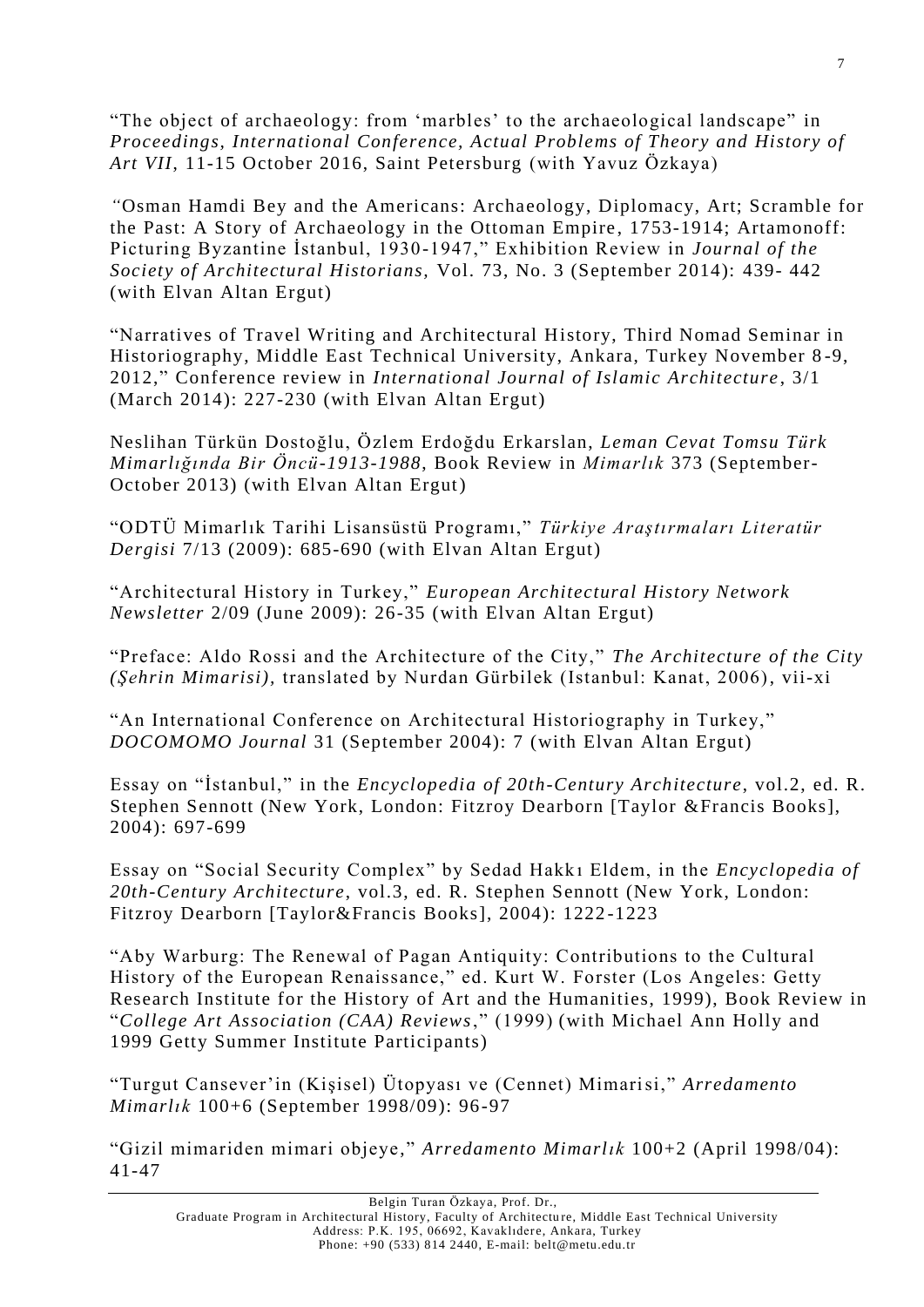"Islam, Modernity, and the Politics of Public Realm in Turkey: The Kocatepe Complex of Ankara," *American Collegiate Schools of Architecture International Conference, Building as a Political Act*, Berlin (May-June 1997): 451-454 (with Cânâ Bilsel and Güven Sargın)

## **I N V I T E D T A L K S A N D K E Y N O T E S P E E C H E S**

(19 September 2020) Invited speaker: *Hagia Sophia: Perspectives from Cultural Heritage*, Webinar, Cornell University. Paper: "Hagia Sophia in *longue durée* and the crisis of cultural heritage"

(17 September 2019) Respondent: "The Politics of Writing Art Histories: Narratives of Contemporary Art, Feminism, and Women Artists from Turkey," BIAA Lecture by Ceren Özpınar

( 3 M a y 2018) Invited speaker: **"** Itinerant Objects: British Museum and the Ottoman Response to Antiquity," History of Architecture and Urbanism Society Talk at Cornell University

(22 March 2018) AKPIA Lecture, A Forum for Islamic Art and Architecture, Harvard University. Paper: "Itinerant Objects: British Museum and the Ottoman Response to Antiquity"

(13-15 June 2017) Invited session chair: "Histories in Conflict," *European Architectural History Network Thematic Conference,* Jerusalem. Session: "Disappearance"

(30 September 2014) Commentator: "Leman Tomsu memorial meeting," Mimarlar Derneği 1927, (Society of Architects 1927)

(20 May 2014) Invited lecture on Aldo Rossi, Bilgi University, İstanbul

(2 May 2014) *Koç University, RCAC, Mini Symposium*: "Imperial Anxieties and Encounters in the Late Ottoman Empire: Culture, Identity, Security." Paper: "Tracing the 'Xanthian Marbles': Trans-Cultural Travel, Collecting & Display in the 19th Century"

(27 March 2014) Lecture on "Akışkan Coğrafyalar," ("Ambivalent Geographies") İstanbul Technical University

(25 December 2013) *Koç University, RCAC, Inhouse Presentation.* Paper: "Travelling, Collecting, Displaying in the Nineteenth century: A Material History of the 'Xanthian Marbles'*"*

(24-26 October 2013) Keynote speaker: *Turkish Aesthetics Congress II "Changing Geographies Changing Paradigms,* Mersin University. Paper: "Akışkan Coğrafyalar" ("Ambivalent Geographies ")

(31 May-3 June 2012) Closing Remarks: *European Architectural History Network International Conference*, Brussels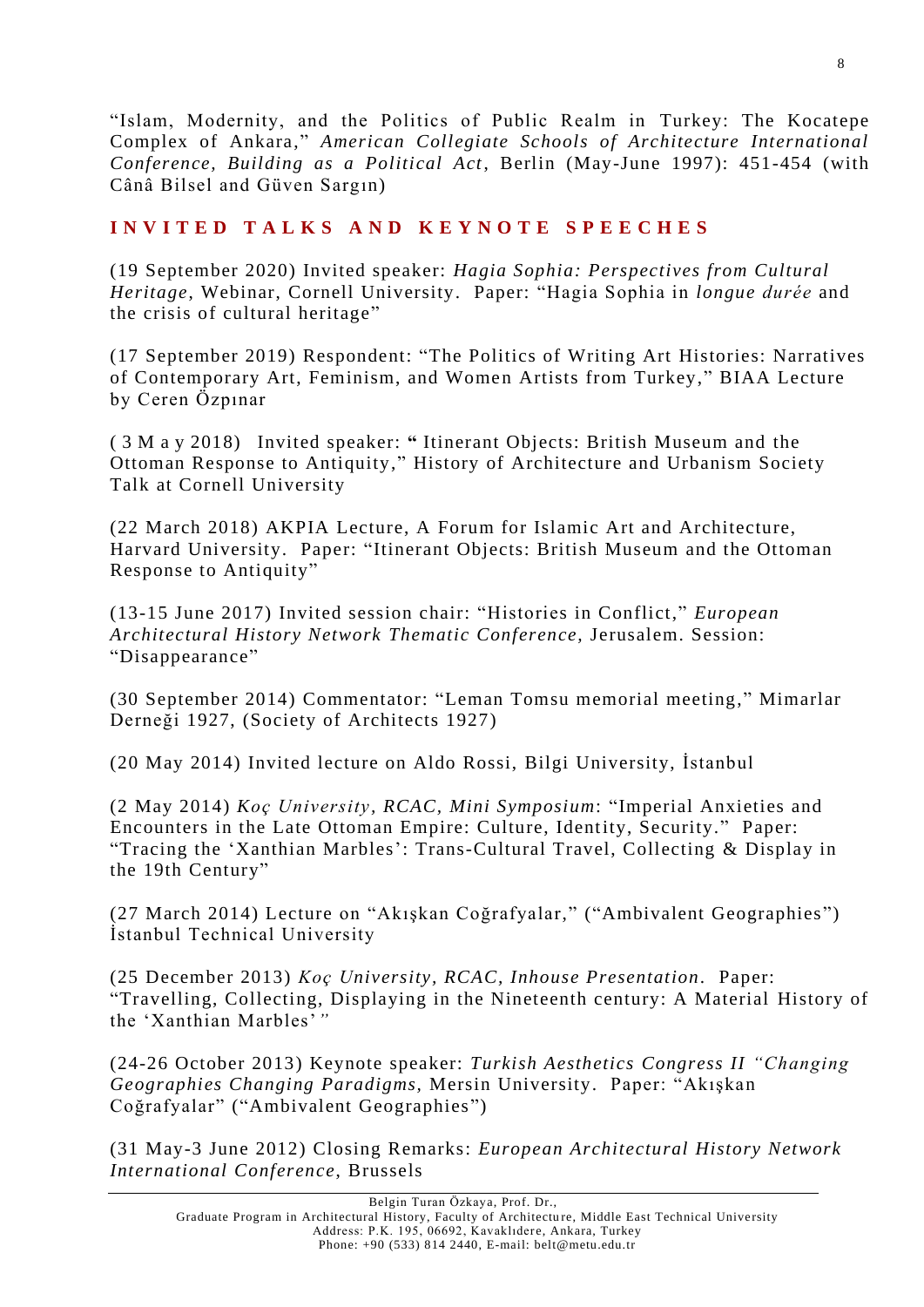(25 October 2011) Lecture on current research on History of British Archaeology in former Ottoman lands, Department of History, Southampton University

(June 2011) Invited speaker: *Nomad Seminar on Historiography*, The Institut National d'Histoire de l'Art, Paris. Paper: "Teaching Modernism on (the) Edge"

(3 June 2008) Keynote speaker: International Seminar "How to write/read architectural history?" Estonian Academy of Arts, Tallinn. Paper: "Reframing Architectural History: Notes on Some New Approaches "

(23-24 May 2008) Invited speaker: *Building Modernity in the Balkans*, International Conference and workshop, New Europe College, Institute for Advanced Study, Bucharest. Paper:" Ambivalent Geographies and 'Modernity': Situating Difference in Architectural History"

(26-27 October 2007) Invited speaker: *Ambivalent Geographies: Empire and Histories of Architecture*, Colloquium organized by Patricia Morton, University of California, Riverside. Paper: "'And Is This Really Freedom?' The Ambivalence of Late Ottoman and Early Republican Spaces of Femininity"

(12 November 2004) Invited speaker: *The Black Sea: Architectural History b etween East and West.* Colloquium organized by Dana Arnold, University of Southampton. Paper: "A Postcolonial Look at Ottoman History: A Misnomer?"

(05-06 November 2004) Invited speaker: "Radical Interventions in the City and the Problem of Artistic Disciplinary Autonomy " Session, *Art and the Fragmentation of Urban Space: Global Links, Gated Communities, Non-Places*, University of San Diego, California, U.S.A. Paper: "The Italian Rearguard: *La Tendenza* and the City"

(22 May 2003) Talk given at ARIT—American Research Institute in Turkey, Ankara, *The 23rd Annual ARIT Lecture Series on Art &Archaeology in Turkey* . Paper: "Commerce, Myth, and Segregation: Ottomans in Venice, Venetians in Istanbul"

(December 2000) Seminar at the Canadian Centre for Architecture, Montréal, Canada. Paper: "Memory and Loss in the Architecture of Aldo Rossi"

(July 1999) Getty Summer Institute in Art History and Visual Studies, University o f Rochester. Presentation: "Theaters of Fear and Delight: Ottomans in the *Serenissima*"

(June 1998) Lecture at the International Summer School at Middle East Technical University, Ankara. Presentation: "Islam and Architecture in Modern Turkey"

(July 1997) Lecture at Middle East Technical University, Ankar a. Paper: "The Crisis in the Humanities and the Writing of History: A Tentative Inquiry via Althusser"

(December 1995) Lecture at Middle East Technical University, Ankara. Paper: "Architecture and Technê: The Impossible Project of *La Tendenza*"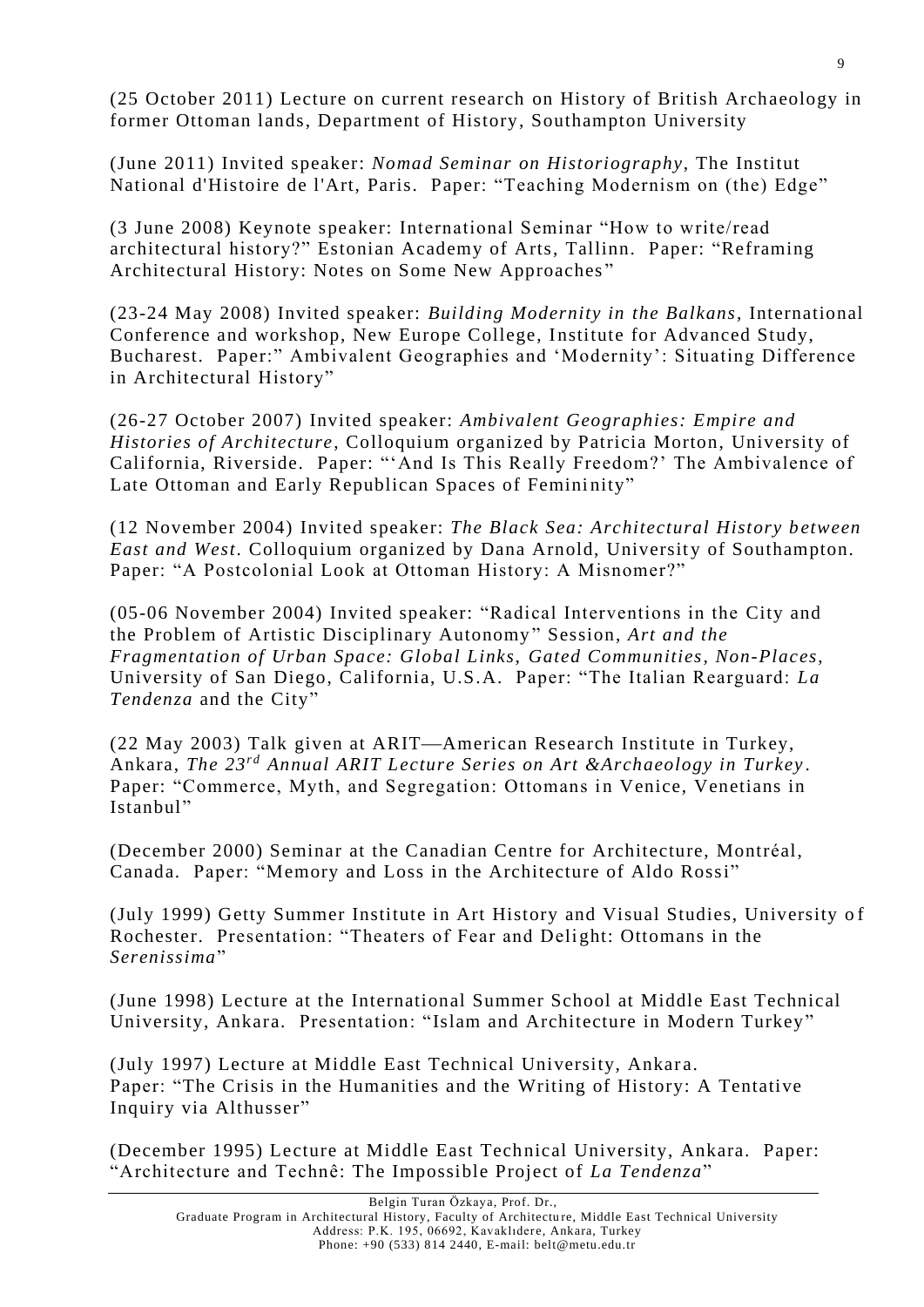## **C O N F E R E N C E S A N D O R G A N I Z A T I O N A L A C T I V I T I E S**

(7-8 July 2022) *Restoration and Promotion of Architectural Monuments in Central and Eastern Europe in the 19th and the first half of the 20 th -centuries* International workshop, Institute for the History and Theory of Architecture, ETH, Zürich. Paper: "Hagia Sophia as 'cosmopolitan heritage' in the nineteenth century"

(4 December 2021) Organized *Ottoman Cultural Mobilities: 19th -Century Modes of Travel, Collecting and Display ,* BIAA-METU Workshop, with Semra Horuz, Daniel-Joseph Macarthur-Seal and Gizem Tongo

(30 September-2 October 2021) Conference Chair *Architecture and Endurance , European Architectural History Network Thematic Conference,* Department of Architecture, METU, with Cânâ Bilsel

(December 2020) Organized *Futurism Revisited,* online exhibition of the course Arch 448 Issues and Problems in "Modernism," with Gizem Güner

(May 2019) Organized *Architect's Journey: Phrygia*, exhibition of "Architect's Journey" graduate seminar with Haluk Zelef, METU Archaeological Museum, Ankara

(10 February 2019) Organized the Panel on "(Post-)Socialist Memory and Transgression," with Senem Yıldırım, Middle East Technical University, Ankara

(June 2017) Organized *Architect's Journey: Lycia*, exhibition of "Architect's Journey" graduate seminar with Haluk Zelef, METU Archaeological Museum, Ankara

(11-15 October 2016) *International Conference, Actual Problems of Theory and History of Art VII*, Saint Petersburg. Paper: "The object of archaeology: from 'marbles' to the archaeological landscape ," with Yavuz Özkaya

(6-10 April 2016) *Society of Architectural Historians-Annual Meeting*, Pasadena. Paper: 'Transcultural Collecting and the "Architectures" of Display'

(14-17 October 2015) *European Architectural History Network Thematic Conference,* Belgrade, Serbia. Paper: "Entangled Geographies Contested Narratives: The Afterlife of the Mausoleum of Halicarnassus"

(14 October 2015) Organized "Geography, 'Peripherality' and Architectural History," Ph.D. workshop with Carmen Popescu, *European Architectural History Network, Thematic Conference,* Belgrade, Serbia

(25 November 2014) Organized "Akışkan Mimarlıklar" ("Ambivalent Architectures"), book launch and discussion, Mimarlar Derneği 1927, (Society of Architects, 1927)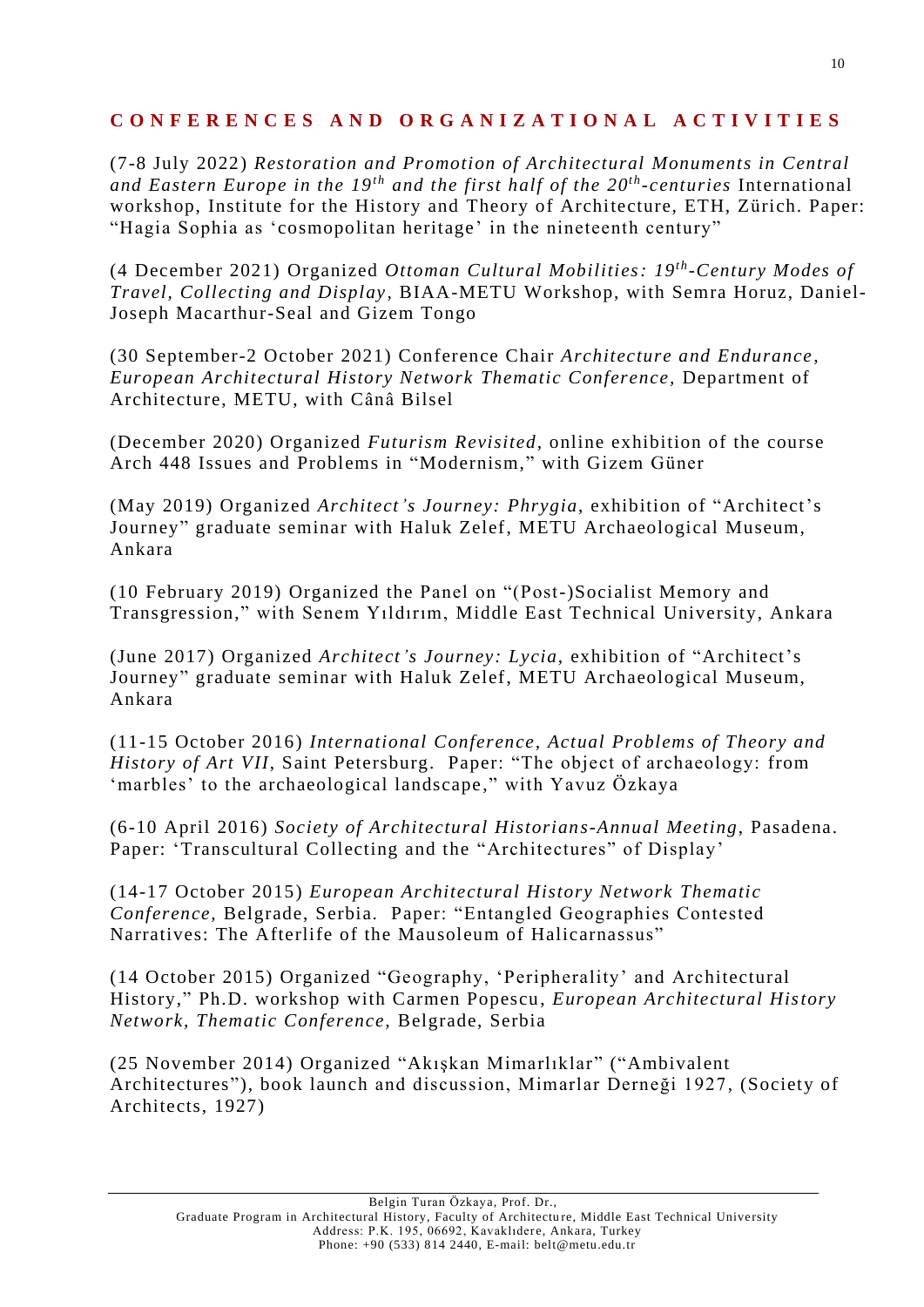(18 June 2014) Participant*: EAHN Urban Image Group Workshop*, "Urban and Architectural Imaginaries: Explorations in Photograph y, Film and Video," *European Architectural History Network Pre-Conference Event*, Turin, June 19-21, 2014

(10-11 January 2013) Organized *Ph.D. Student Seminars: Architectural History between Cultures-Theories and Methodologies* (collaboration of Ph.D. students, Middle East Technical University, Southampton University and Middlesex University), with Elvan Altan Ergut and Dana Arnold, Ankara

(8-9 November 2012) Organized *Nomad Seminar on Historiography: Narratives of Travel Writing and Architectural History*, with Carmen Popescu and Elvan Altan Ergut, Ankara

(8 November 2012) Introductory talk for book launch: *Antiquity on Display: Regimes of the Authentic in Berlin's Pergamon Museum* by Can Bilsel, Ankara

(30 May 2012) *EAHN Urban Image Group Workshop*, *European Architectural History Network Pre-Conference Event*, Sant Lukas College, Brussels. Paper: "Picturing Antiquity Constructing Museum"

(2-3 November 2011) Organized *Ambivalent Geographies: Interactions beyond Europe in Comparative Perspective,* Workshop III, with Elvan Altan Ergut and Dana Arnold, Ankara

(17-20 June 2010) "'Authors' of Architectural History from the Ottoman Empire to Nation-States," Session organized with Elvan Altan Ergut, *European Architectural History Network International Conference,* Guimaraes, Portugal

(10-13 February 2010) Introductory remarks: "'Authors' of Cultural History from the Ottoman Empire to Nation-States," Session organized with Elvan Altan Ergut, *College Art Association 98th Annual Conference*, Chicago

(6-7 May 2010) Organized *Ambivalent Geographies: East-West Dialogues in Middle Eastern Urban Experiences and Cultures,* Workshop II, with Elvan Altan Ergut and Dana Arnold, Ankara

(27-30 May 2009) *12th Annual Mediterranean Studies Congress*, Cagliari, Italy. Paper: "'Authors' and 'Sites' of Cultural History from the Ottoman Empire to the Turkish Republic" (with Elvan Altan Ergut)

(12-13 November 2009) Organized *Ambivalent Geographies: The Shaping of Aesthetic Dialogues between East and West,* Workshop I, with Elvan Altan Ergut and Dana Arnold, Ankara. Presentation: Report on current research about British Archaeology

(13-15 February 2009) Organized "Forum on Architectural History in Turkey," *European Architectural History Network Fourth Annual Business Meeting*, with Elvan Altan Ergut, Middle East Technical University, Ankara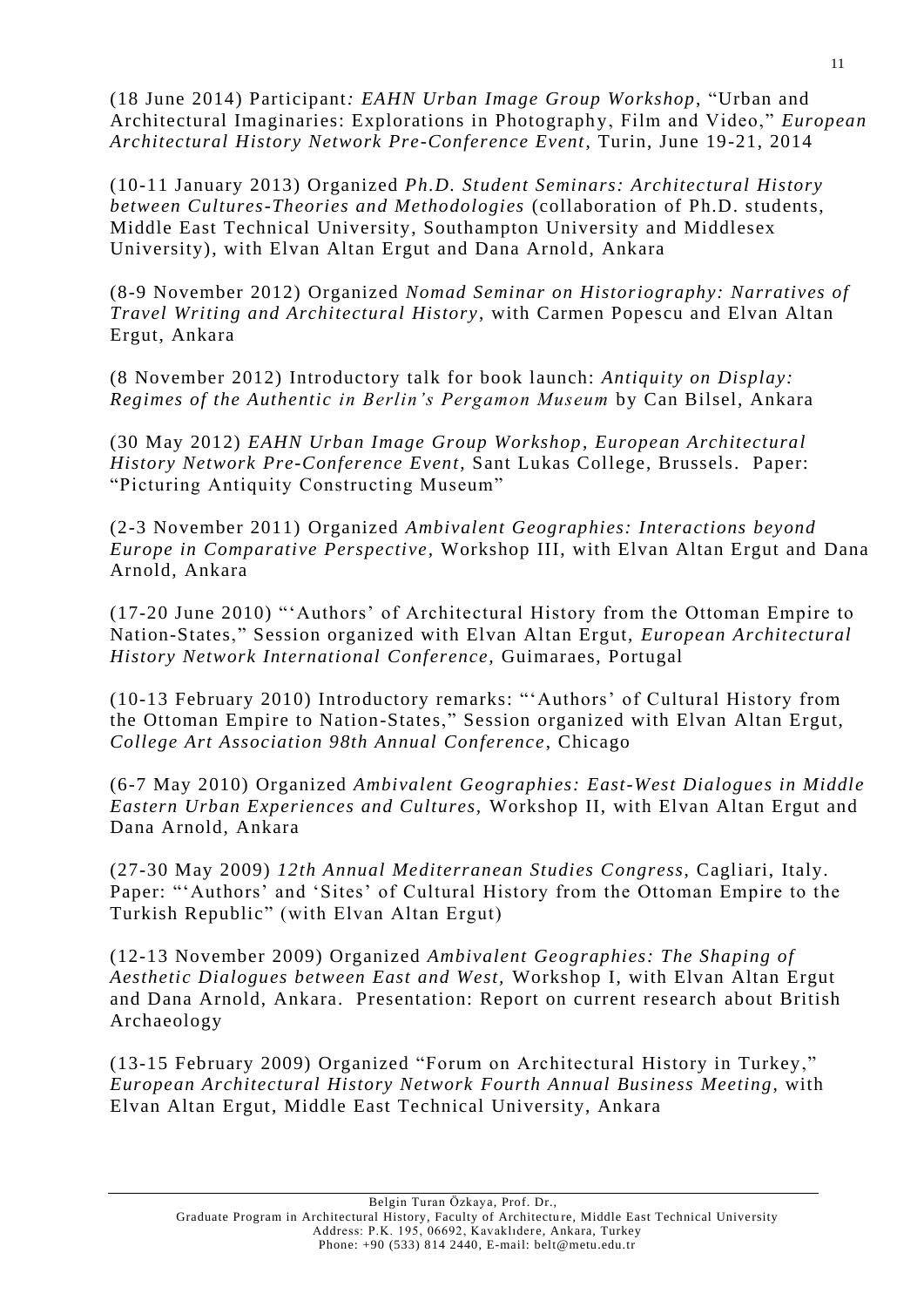(December 2008) Organized *Architectural History and Display*, Architectural History Workshop, with Elvan Altan Ergut, Middle East Technical University, Ankara

(17-22 June 2008) Session chair: "'Authors' of Cultural Production and the Shaping of History in Early Republican Turkey," *XIth International Congress of Social and Economic History of Turkey*, Bilkent University, Ankara (with Elvan Altan Ergut)

(21 November 2007) Organized *Modern Architecture of the Interwar Period in Comparative Perspective*, Architectural History Workshop with Jan Molema, Ivan Nevzgodin and İnci Aslanoğlu, Middle East Technical University, Ankara

(19-30 November 2007) Organized *The New Movement in the Netherlands* 1924- 1936 (exhibition curated by Jan Molema), Middle East Technical University, Ankara

(9-13 July 2007) "'Authors' of Cultural Production: The Shaping of Aesthetic Histories in Late Ottoman and Early Republican Periods," Session organized with Elvan Altan Ergut. *Aesthetics Bridging Cultures, XVIIth International Congress of Aesthetics,* SANART, Ankara. Paper: "The discursive construction of Sinan as a 'national' architect"

(2-4 May 2007) Organized Architectural History Workshop with Dana Arnold. Middle East Technical University, Ankara

(17-18 November 2006) *Politics of Making, The Third AHRA International Conference*, Oxford. Paper: "The architect as 'product:' the case of Sinan"

(27-29 September 2006) Member of the organizing committee; *Other Modernisms: IX. International DOCOMOMO Conference*, Ankara—Istanbul

(27-28 April 2006) Organized Colloquium *Ambivalent Geographies: Architecture and urban planning in the Ottoman Empire and the Turkish Republic in a global context*, with Dana Arnold and Elvan Altan Ergut, funded by the British Institute at Ankara. (Participants include Doris Behrens Abouseif, Stephen Legg, and Patricia Morton)

(1-2 December 2005) Organized *Spaces/Times/Peoples: Gender, Sexuality and Architectural History*, *International Ph.D. Research Symposium*, with architectural history graduate students, Middle East Technical University, Ankara

(11-12 November 2005) Member of the organizing committee; *The Local Manifestations of Modernism in Turkish Architecture , Poster Presentations II*, Organized by DOCOMOMO-Turkey Working Party, Ahmet Piriştina City Archive and Museum, Izmir

(1-4 September 2005) Respondent: *SAH-INHA International Symposium*, Paris. "Ambivalent Geographies: Situating Difference in Architectural History ," Session organized with Elvan Altan Ergut (Participants include Dana Arnold, Can Bilsel, Sevil Enginsoy Ekinci, Patricia Morton, and Alona Nitzan-Shiftan)

(Since December 2004) Organized *METU talks Architectural History* lecture series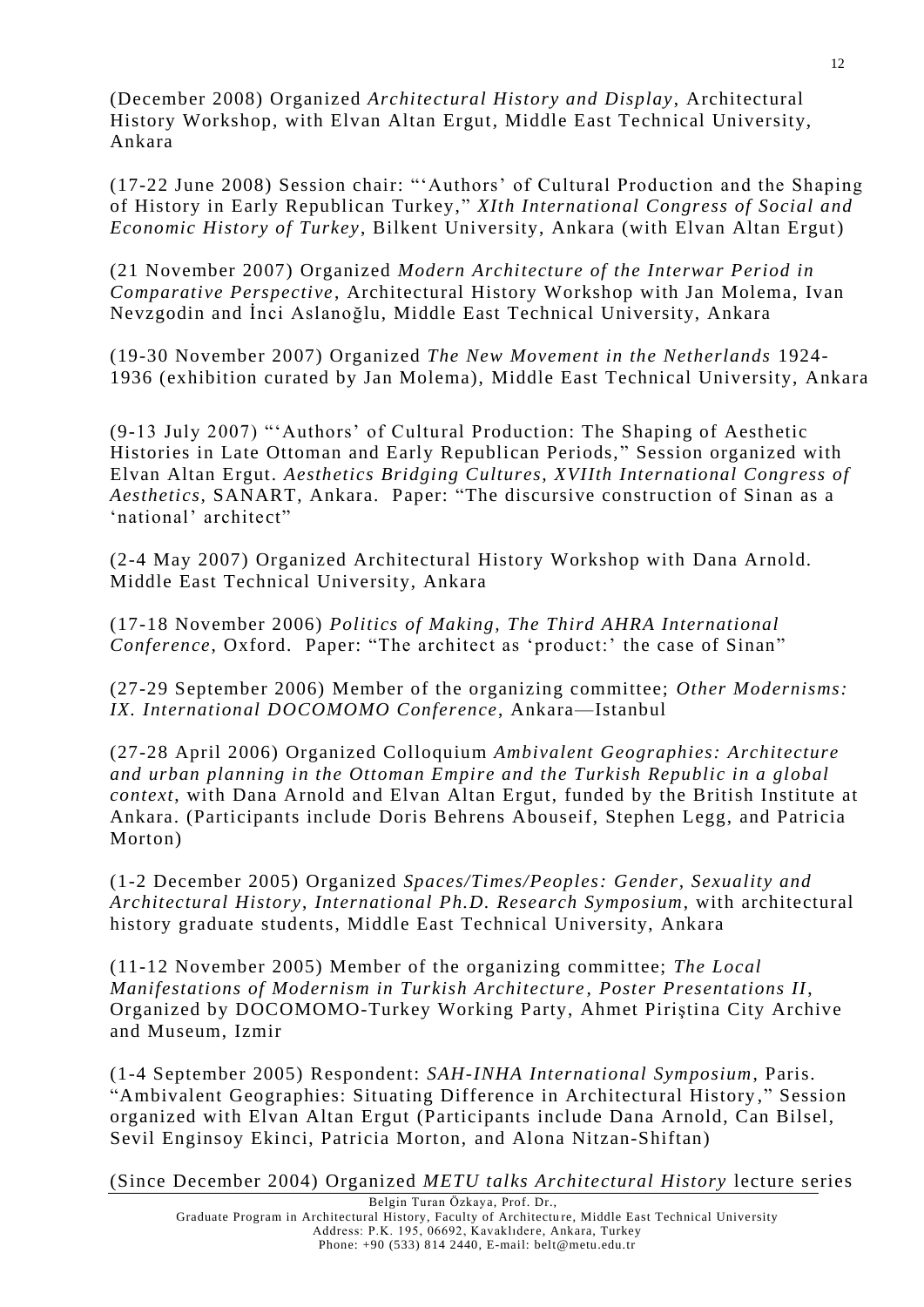(10-11 November 2004) Member of the organizing committee: *The Local Manifestations of Modernism in Turkish Architecture, Poster Presentations*, Organized by DOCOMOMO-Turkey Working Party, Middle East Technical University, Ankara

(18-19 March 2004) Organized *Rethinking Architectural Historiography .* Conference with Elvan Altan Ergut, and Sevil Enginsoy Ekinci. Participants include Diane Favro, Nancy Stieber, Edward Dimendberg, Dana Arnold, Sibel Bozdoğan, Fikret Yegül, Jane Rendell, Chris Otto, Tülay Artan, and İlhan Tekeli, Middle East Technical University, Ankara. Paper: "Visuality and Architectural History"

(28-31 May 2003*) Sixth Annual Congress of the Mediterranean Studies Association*, Budapest, Hungary. Paper: "Ottomans in Venice, Venetians in Istanbul"

(1-2 May 2002) *Sixth International Symposium and Art Events: Art & Social Engagement. Sanart Association for Aesthetics and Visual Culture*, Middle East Technical University, Ankara, Turkey. Paper: "Realism and Autonomous Architecture: Irreconcilable Differences ?"

(13-15 December 2001) *Realism(s) in European and Ameri can Architecture and Urban Design (1930-1960).* Symposium at Politecnico di Milano, Milan. Paper: "The Elusive Real"

(7-10 October 2000) *Seminar on Modernism and Post-Modernism in Late Twentieth-Century Architecture*—*Second Annual Meeting of the Modernist Studies Association*, Philadelphia. Paper: "Theaters of Still(-ed) Life"

(May, September 2000) Organized *Kaleidoscope: Interdisciplinary Journeys into Culture.* Lecture series with A. Artun and others. Speakers: Mieke Bal, Renata Salecl, Middle East Technical University, Ankara

(May 2000) Member of the organizing committee: *Ten Projects for the Greek City* (Exhibition of projects by Italian and Greek Architects), *Urban Development and Conservation of the Past* (Symposium), Middle East Technical University, Ankara

(January 2000) Organized *Aldo Rossi, Mostra*. Exhibition of theater projects by Aldo Rossi, Middle East Technical University, Ankara

(14-18 April 1999) *Society of Architectural Historians-Annual Meeting*, Houston. Paper: "Re-aestheticizing the Discipline: Aldo Rossi and the Triumph of Autonomous Architecture"

(15-19 April 1998) Session chair: "History, Theory and Architecture: The Italian Contribution to Twentieth-Century Western Architectural Debate," *Society of Architectural Historians-Annual Meeting*, Los Angeles.

(May-June 1997) *American Collegiate Schools of Architecture Internationa l Conference, Building as a Political Act*, Berlin. Paper: "Islam, Modernity, and the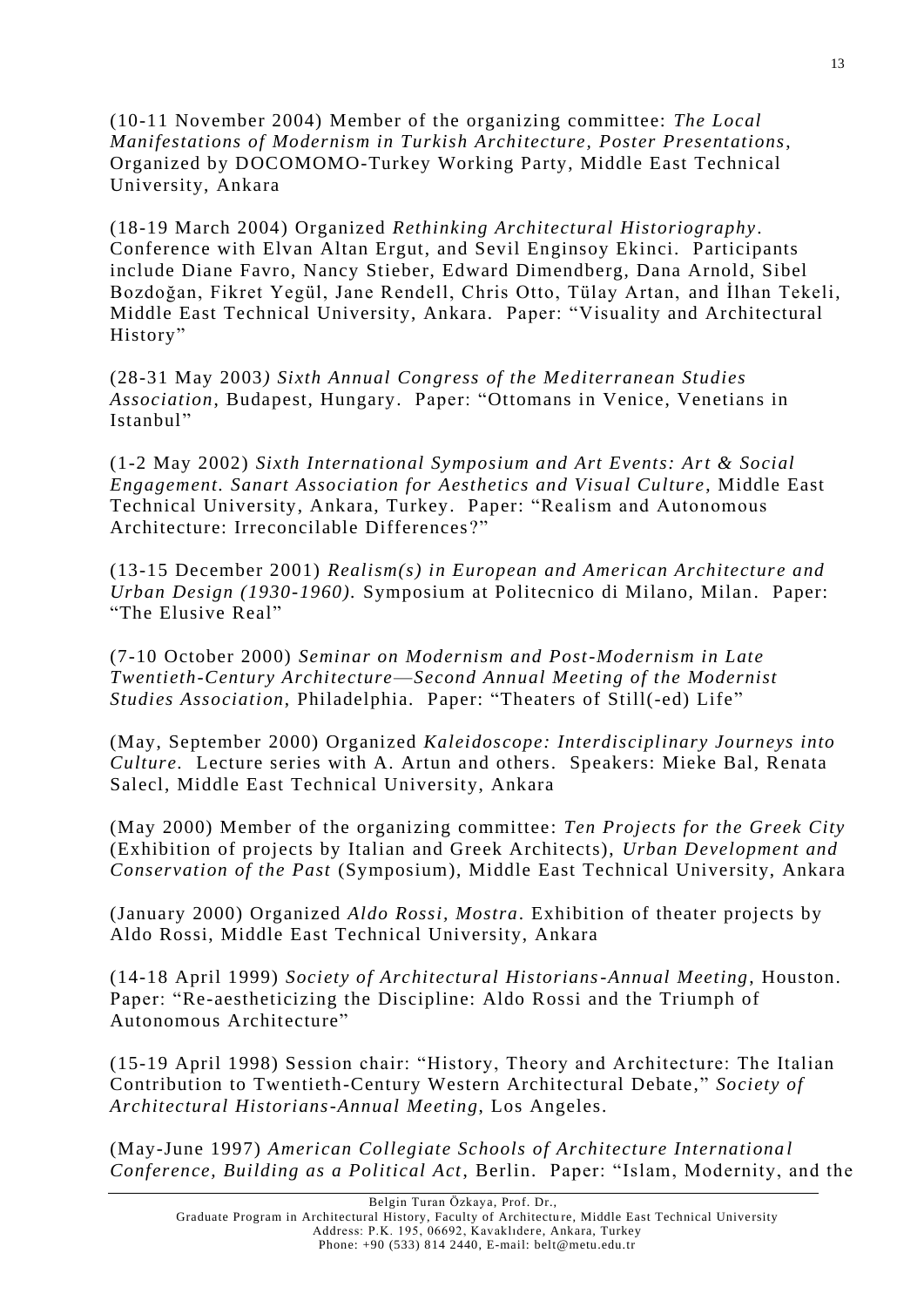Politics of Public Realm in Turkey: The Kocatepe Complex of Ankara" (with Cana Bilsel and Güven Sargin)

(16-20 April 1997) *Society of Architectural Historians-Annual Meeting*, Baltimore. Paper: "Commerce, Myth, and Segregation: A Turkish Enclave in Seventeenth - Century Venice"

(April 1994) *Hypotheses*, Ph.D. Symposium, Princeton University. Paper: "Is Rational Knowledge of Architecture Possible? Science and Poiêsis in Italian Rationalism"

(April 1992) Member of the organizing committee; *Architecture, Memory, Holocaust*, conference, Cornell University

(Spring 1990) Member of the organizing committee; *Le Corbusier's Chandigarh*, conference, Cornell University

### **P R O J E C T S**

Senior Project Coordinator (with Dana Arnold and Elvan Altan Ergut): "Ambivalent Geographies," UK-Middle East Capacity Sharing Partnership, The British Academy, Southampton University, Middle East Technical University.

(http://www.archweb.metu.edu.tr/programs/graduate/archist/ambivalent/index.html)

# **A C A D E M I C A D V I S I N G A N D C O M M I T T E E W O R K**

### **Completed Ph.D. dissertations:**

Ayten Hüma Tülce Uman, *The Making of Industrial Subjects in Spaces of Work, Living and Collectivity: Eskişehir 1923-1980* (co-advisor: Bilge İmamoğlu), 2021

Gizem Yakupoğlu, *Representation and Historiography in Modern Turkish Architecture* (1984) (co-advisor: Bilge İmamoğlu), 2021

Senem Yıldırım, *Formations, Deformations, Reformations: Tracing Architectural History of the Communal Room in the Works of Soviet Non-Conformist Artists 1975-1991* (co-advisor and committee members: Carmen Popescu, Marina Dmitrieva), 2020

Burkay Pasin, *A Critical Reading of the Ottoman-Turkish Hamam as a Queered Space,* 2014

Baharak Tabibi, *Propagating "Modernities:" Art and Architectural Patronage of Shahbanu Farah Pahlavi,* 2014

Zeynep Ceylanlı, *Büyükada, its Summer Residences, and the Bourgeois Ottoman Interior at the turn of the Twentieth Century,* 2014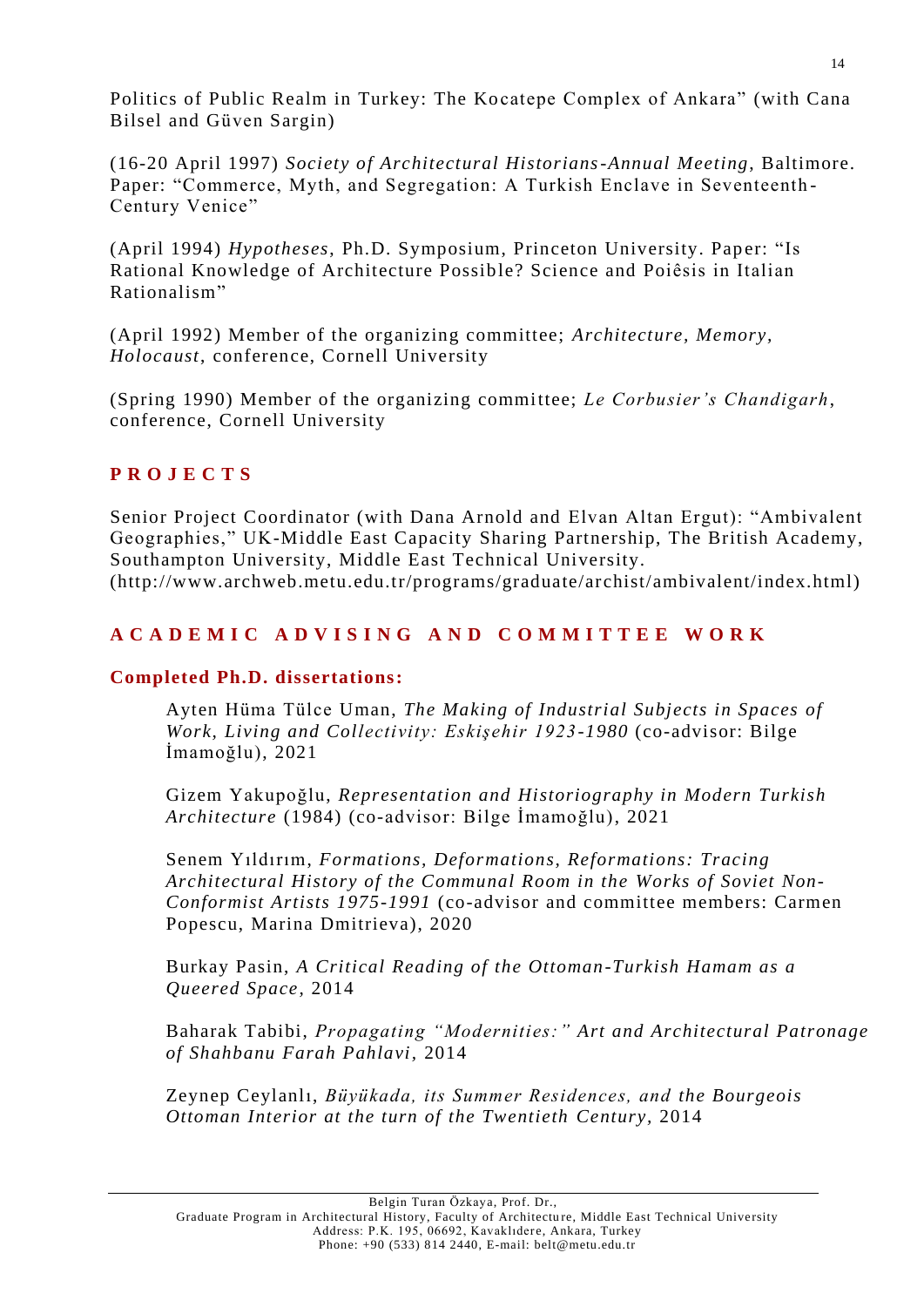#### **Ongoing Ph.D. dissertations:**

Özlem Mutlu, *Nineteenth-Century Representations of Ottoman Architecture in Visual and Textual Media* (co-advisor: Ahmet Ersoy)

Deniz Özden, *Drawing Borders, Making Connections: Russian Transformation of Kars between 1878 -1918*

Şeyda Akşehir, *A Foyer for Women: Public and Private Spaces of the 1 950s in Istanbul and Ankara* (co-advisor: Meltem Gürel)

İlknur Subaşı, *Ottoman Spaces of Femininity in the Nineteenth Century*

Feyza Daloğlu, *Architecture Culture in the Arab Provinces of the Ottoman Empire through Print and Visual Material* (co-advisor: Sibel Zandi-Sayek)

Nesrin Erdoğan, *Outside Binarism: A Feminist Architectural History Writing through the Screen*

Meltem Köse, *Curatorial Studies in Architectural History as a Method to Frame the Past*

Zeynep Ece Şahin Korkan, *On the Way to Modernity: Revisiting Spaces of Modern Medicine in Late Ottoman Istanbul* (Mentor, TUM School of Engineering and Design, Technical University of Munich)

#### **Completed M.A. Theses**

Nesrin Erdoğan, *Rivolta Femminile, Carla Accardi, Marta Lonzi: Feminism, Art, and Architecture in Mid-Twentieth Century Italy*, 2019

Deniz Ecemiş-Özbilen *Gordion Archaeological Site and Museum: A Critique,*  2019

İpek Mehmetoğlu, *Parisian Avant-garde Women and the Production of "Domestic" Space in the Early Twentieth Century* (Received METU Graduate School of Social Sciences Thesis Award and Kalbiye, Çiğdem Tansel Publication Award), 2014

Sema Öz, *One Historian Two Books: Beatriz Colomina's Historiographical Approach in 'Publicity and Privacy' and 'Domesticity at War,'* 2013

Indrit Bleta, *Influences of Political Regime Shifts on the Urban Scene of a Capital City – Case Study: Tirana*, 2010

Ümit Fırat Açıkgöz, *A Case in French Colonial Politics of Architecture and Urbanism: Antioch and Alexandretta during the Mandate* (Received Society of Social Sciences Thesis Award), 2008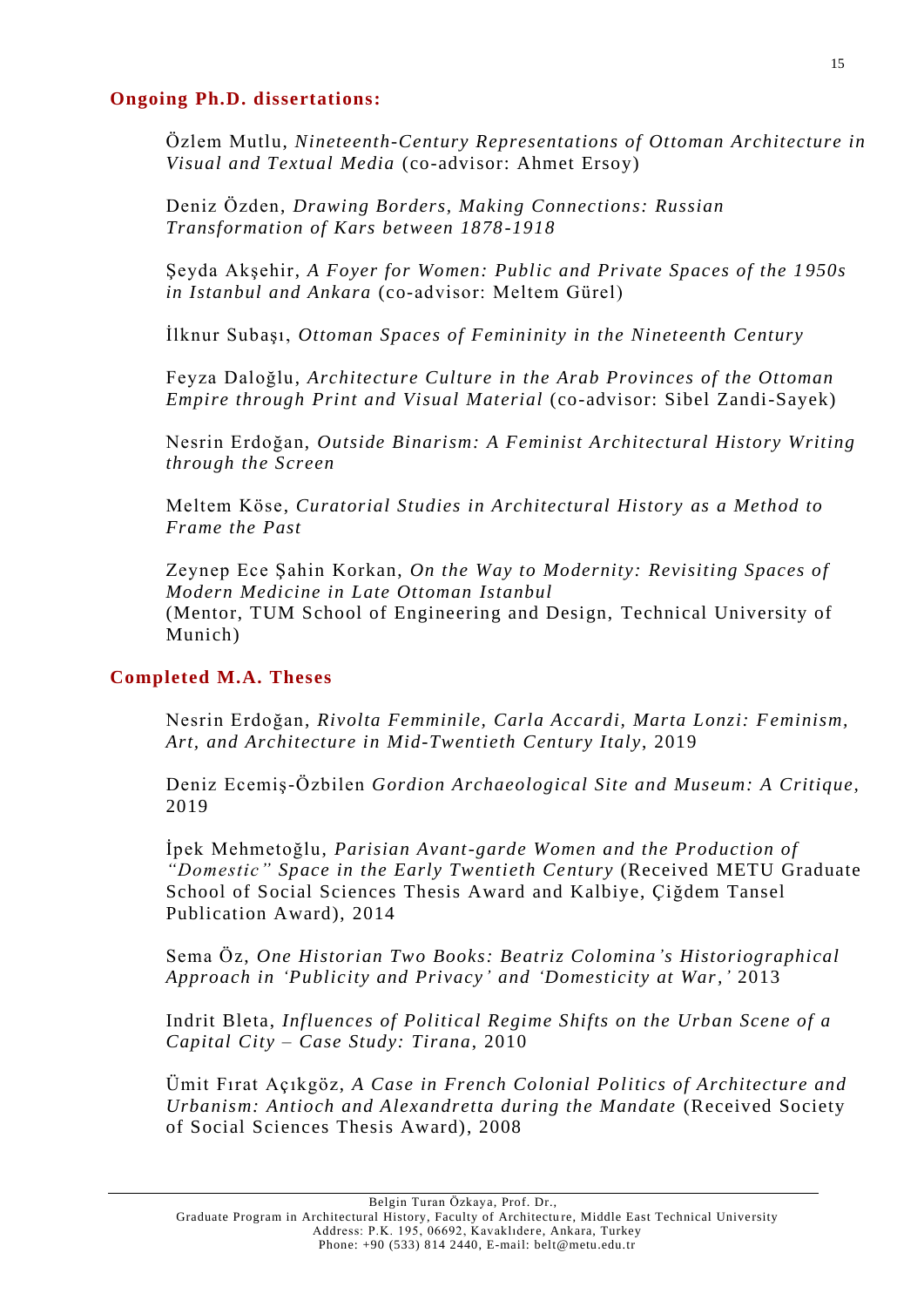Zeynep Ceylanlı, *Sigfried Giedion's 'Space, Time and Architecture ': An Analysis of Modern Architectural Historiography*, 2008

Didem Ekici, *Domesticity and Transparency: Mies van der Rohe's Farnsworth House*, 2000

Göksun Akyürek, *Modernization and its Spatial Practice in Early Republican Ankara in Two Cases: The Gazi Farm and the Atatürk Boulevard*, 2000

Özlem Aydoğdu, *Changes in the Meaning of Type in Architecture since the Eighteenth Century* (co-advisor), 2006

Özlem Deniz, *On Archetypal Monumentality in Architecture* (co-advisor). Received distinguished thesis award, Faculty of Architecture, Middle East Technical University, 1999

Seçil Deren, *The Cradle of Modernity: Politics and Art in Weimar Republic (1918-1933*) (co-advisor), 1997

## **Ongoing M.A. Theses:**

Alpay Aydın, *Aldo Rossi in Turkey: Translations, Appropriations* 

Yaz Ertürk, *Karatepe-Aslantaş Open Air Museum: A Natural/Cultural Landscape* 

## **Referee work**

*Journal of Architecture*, *Footprint*, METU *Journal of the Faculty of Architecture*, *International Journal of Islamic Architecture, ABE Journal, Journal of Tourism History, Journal of Levantine Heritage Foundation, Journal of North African Studies, Frontiers of Architectural Res earch, Architectural Histories, member of several tenure and promotion committees in the US and UK*

(20-21February 2023) Member of the Scientific Committee, *EAHN Thematic Conference, Heritage in Danger*, Koya, Iraq

(March 2022) Promotion Referee , Bartlett School of Architecture, University College London

(Since January 2021) Member of the Editorial Board, *International Journal of Islamic Architecture*

(2014) External evaluator for "European Architecture Beyond Europe" COST Action

Jury member, Turkish Academy of Sciences (TÜBA) grants, Turkish Interuniversity Council (ÜAK), ARIT (American Research Institute in Turkey) and US tenure juries

(October 2013) Member of the Scientific Committee, Sanart, Turkish Aesthetics Congress II "Changing Geographies Changing Paradigms, Mersin University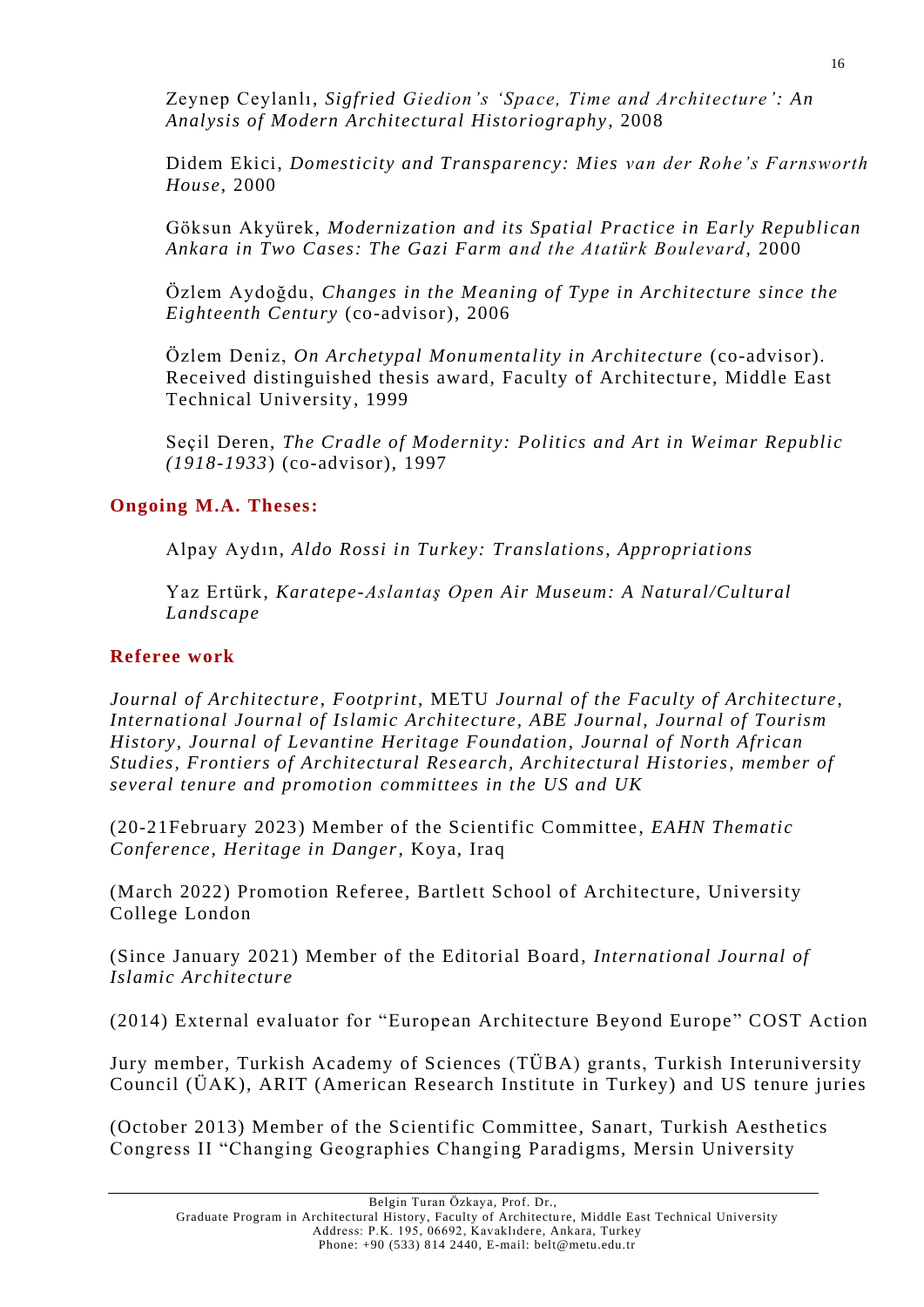(May-June 2012) Member of the Scientific Committee and the Travel Grants Committee for the Second International Meeting of the European Architectural History Network

(May 2012 – September 2017) Member of the Editorial Board, *Architectural Histories: The Open Access Journal of the EAHN* 

## **Administrative work**

(Since 2019) Member of the Faculty Board, Faculty of Architecture, Middle East Technical University

(Since 2019) Member of the Faculty Executive Board, Faculty of Architecture, Middle East Technical University

(September 2007-June 2010) Director of the Graduate Program in Architectural History, Middle East Technical University

(2015 -2017) Member of the Faculty Board, Faculty of Architecture, Middle East Technical University

(2003- 2006) Member of the Faculty Executive Board, Faculty of Arch itecture, Middle East Technical University

(1998-2000) Member of the Faculty Executive Board, Faculty of Architecture, Middle East Technical University

(1998-1999) Member of the Doctoral Committee, Faculty of Architecture, Middle East Technical University

(1997-1999) Member of the Publication Committee, Faculty of Architecture, Middle East Technical University

# **M E M B E R S H I P S**

SAH—Society of Architectural Historians

CAA—College Art Association

EAHN—European Architectural History Network (founding member)

EAHN—member of the Urban Image Group

EAHN—member of the Publication Committee/Editorial Board Member of EAHN

open access journal, *Architectural Histories* (2012-2017)

DOCOMOMO—International

DOCOMOMO—Turkey (founding member)

AHRA—Architectural Humanities Research Association